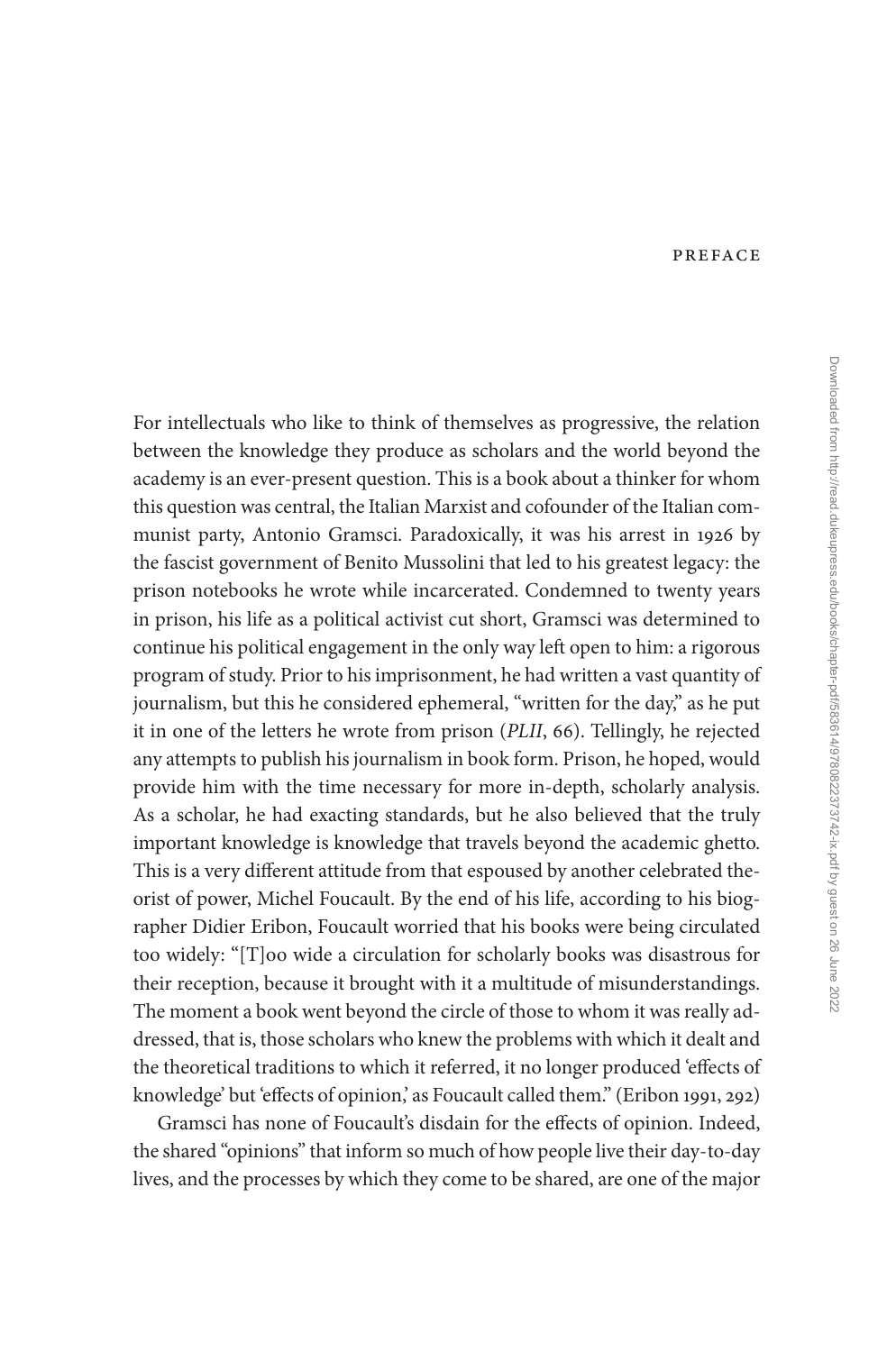concerns of the prison notebooks. He saw such "opinions" as playing a crucial role in the shaping of the social order—a social order he sought to change. A key term here is *senso comune* (common sense), the term Gramsci uses for all those heterogeneous beliefs people arrive at not through critical reflection, but encounter as already existing, self-evident truths. It is important to note, however, that the Italian *senso comune* is a far more neutral term than the English *common sense*. The English term, with its overwhelmingly positive connotations, puts the emphasis, so to speak, on the "sense," *senso comune* on the held-in-common (*comune*) nature of the beliefs. In the notebooks, Gramsci reflects on the complicated roots of such collective knowledge, its shifting and often contradictory components, the ways it becomes accepted as beyond question—and by whom—and when, and how it changes. The collective here is important: "What matters is not the opinion of Tom, Dick, and Harry but the ensemble of opinions that have become collective and a powerful factor in society" (*PNIII*, 347). Ultimately, what interests this political activist is the knowledge that mobilizes political movements capable of bringing about radical transformation. Indeed, he questions whether "a philosophical movement" is "properly so called when it is devoted to creating a specialized culture among restricted intellectual groups" (*SPN*, 330). For him, unlike Foucault, the most important knowledge would seem to be precisely knowledge that has spread beyond "those scholars who knew the problems with which it dealt and the theoretical traditions to which it referred," knowledge that, when embodied in self-aware collectivities, has the potential to act in the world. And for him, the primary such collectivities are classes.

Gramsci is often thought of as one of the Marxist tradition's foremost theorists of culture. What is often overlooked, as I argued in an earlier book, *Gramsci, Culture, and Anthropology*, is that culture is central to the notebooks because culture, understood in its anthropological sense of ways of life, is for their author one of the major ways the inequalities of class are lived on a dayto-day basis. That argument is also at the heart of this book, but here, rather than focus on Gramsci's understanding of culture, I tease out his understanding of class. I suggest that it is because he saw the fundamental inequalities of class as woven through every aspect of life that he paid so much attention to the mapping of *senso comune*, or popular opinion, and why he approached this mapping as he did. Given that the concept of class nowadays is so often taken as referring only to relations of economic inequality, it is important to stress that for Gramsci class includes far more than this.

The notebooks, as I read them, are underpinned by a concept of class, but one that is broad and inclusive, and certainly not confined to the realm of the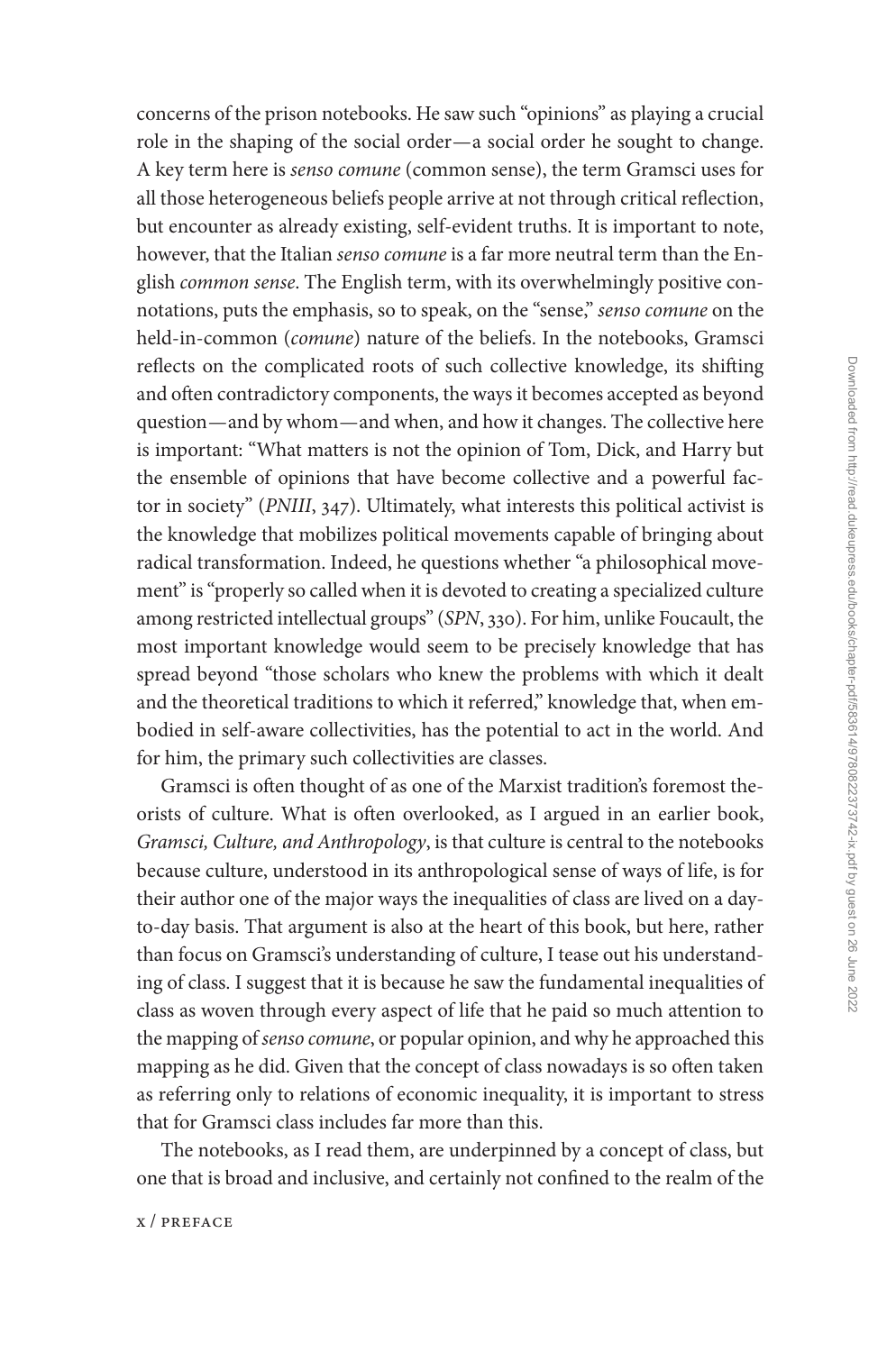economic. This is a notion of class that names structural inequalities reproduced over time. But while this inequality may in the famous last analysis have its roots in fundamental economic relations, it is never a simple epiphenomenon of these: class can take many different forms. The relationship between the fundamental inequalities that shape the realities human beings confront and the ever-shifting flux of lived experience is always complex and nuanced, never crudely deterministic. In the notebooks, we see their author reflecting on the myriad ways inequality manifests itself, on the varied landscapes of power it produces, and the complex ways those landscapes are experienced by those inhabiting them. It is easy to miss the centrality of class to the notebooks, in part because nowhere in them is the concept of class defined in any precise way. This, however, is because the nature of class is, as it were, their ultimate topic. We might think here of Marx's *Capital*, which, as many have complained, also never provides a clear definition of class. The point, it seems to me, is that both *Capital* and the prison notebooks set out to explore the complex ways structural inequality manifests itself in the context of human history. There is no succinct definition of class because the protean forms it assumes in actual times and places cannot be reduced to some simple essence.

One of the forms class assumes is particular worldviews. As human beings, we make sense of our lives through the narratives our particular time and place have made available to us—accounts of "how things are" with deep but never simple roots in the fundamental social relations of the worlds we inhabit. We may challenge or even reject those narratives, but the webs of intelligibility in which our socialization wraps us from the day of our birth are a reality from which we all begin; we are all, to some degree, creatures of popular opinion. And yet, at certain historical moments, there is radical social transformation. When and why does this happen? Running through the notebooks is the question: What is the relation between popular opinion and social transformation?

To map Gramsci's multifaceted understanding of class, I focus on three of his central concepts: subalternity, intellectuals, and common sense. I explore how, taken together, these constitute an approach to the terrain of class inequality as lived reality, one that opens up the diverse and shifting forms it can assume. Approaching inequality in this way allows us to trace out the complex relationship between the actuality of the circumstances in which people live and their explanations of those circumstances, the narratives they use to make sense of the world they encounter.

One reason why the passage from knowledge to opinion is such a complex question for Gramsci is that, on the one hand, he has enormous respect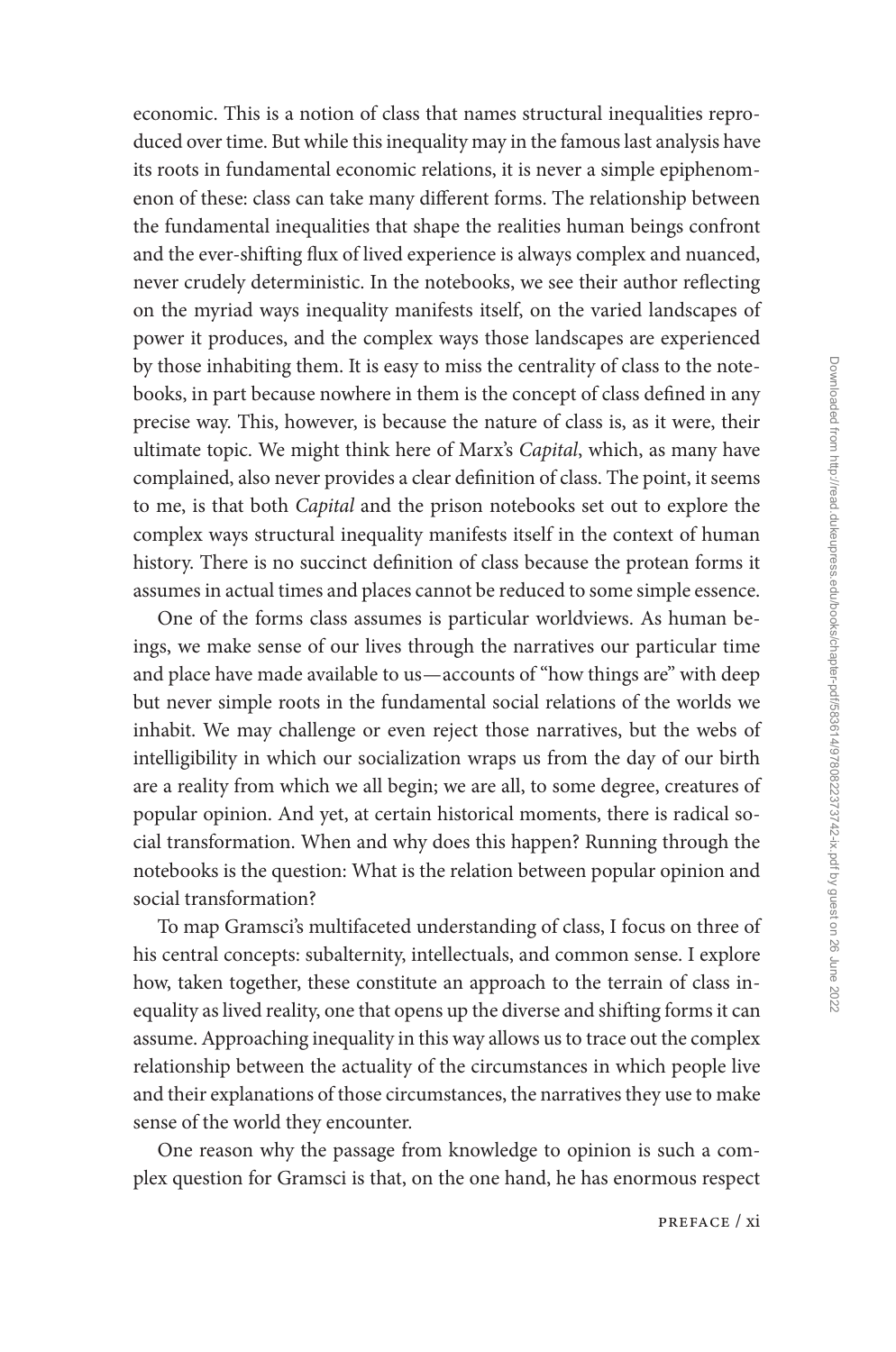for those termed in the language of the day "the masses." Indeed, as we shall see, he believes that political narratives capable of mounting an effective challenge to the dominant hegemony have their roots in the experience of those masses. On the other hand, he is not a populist; intellectuals, for him, have a crucial role to play in elaborating and rendering coherent the incoherent knowledge possessed by those who are subordinated, those he terms subalterns. It is equally crucial, however, that the coherent philosophy developed by intellectuals find expression as a new common sense that resonates with those subalterns, and that the masses recognize as *their* knowledge. Only then does the sophisticated philosophy of intellectuals have the potential to become "a powerful factor in society" (*PNIII*: 347). In sum, the relationship between subalterns and intellectuals is, for Gramsci, profoundly dialogical; tracing out the complicated dialogue between the knowledge of the intellectuals and popular opinion is one of the notebooks' central concerns.

Complicating the relationship between knowledge and opinion still further, Gramsci sees the intellectuals who build on subaltern common sense to create a new philosophy as themselves produced by that subaltern group. One way this happens is through the political party: "The political party for some social groups is nothing other than their specific way of elaborating their own category of organic intellectuals directly in the political and philosophical field" (*SPN*: 15). The intellectuals produced organically by a group or class as it rises to power need to be distinguished from traditional intellectuals. This distinction, and the web of relationships linking intellectuals, subalterns, and common sense is at the heart of Gramsci's approach to inequality as lived reality, an approach that sees class as a complex knotting together of economic, social, and political realities with narratives of those realities.

This book is organized in two parts. The first four chapters map out the broad contours of subalternity, intellectuals, and common sense as laid out in the notebooks: [chapter 1 f](#page--1-0)ocuses on subalternity; [chapter 2](#page--1-0) on intellectuals; and [chapter 3](#page--1-0) on common sense[. Chapter 4 a](#page--1-0)rgues that, taken together, these three concepts constitute a theorization of the complex, dialogical relationship between the experience of inequality, exploitation, and oppression, and the political narratives that articulate that experience.

The three chapters of [part 2](#page--1-0) address the question of the notebooks' relevance for contemporary analysts. Given that they were written some eighty years ago, can the reflections of this twentieth-century, Italian Marxist, nonetheless provide a useful starting point for those interested in understanding twenty-first-century inequality and its historical roots? To suggest the potential usefulness of Gramsci's linked concepts of subalternity, intellectuals, and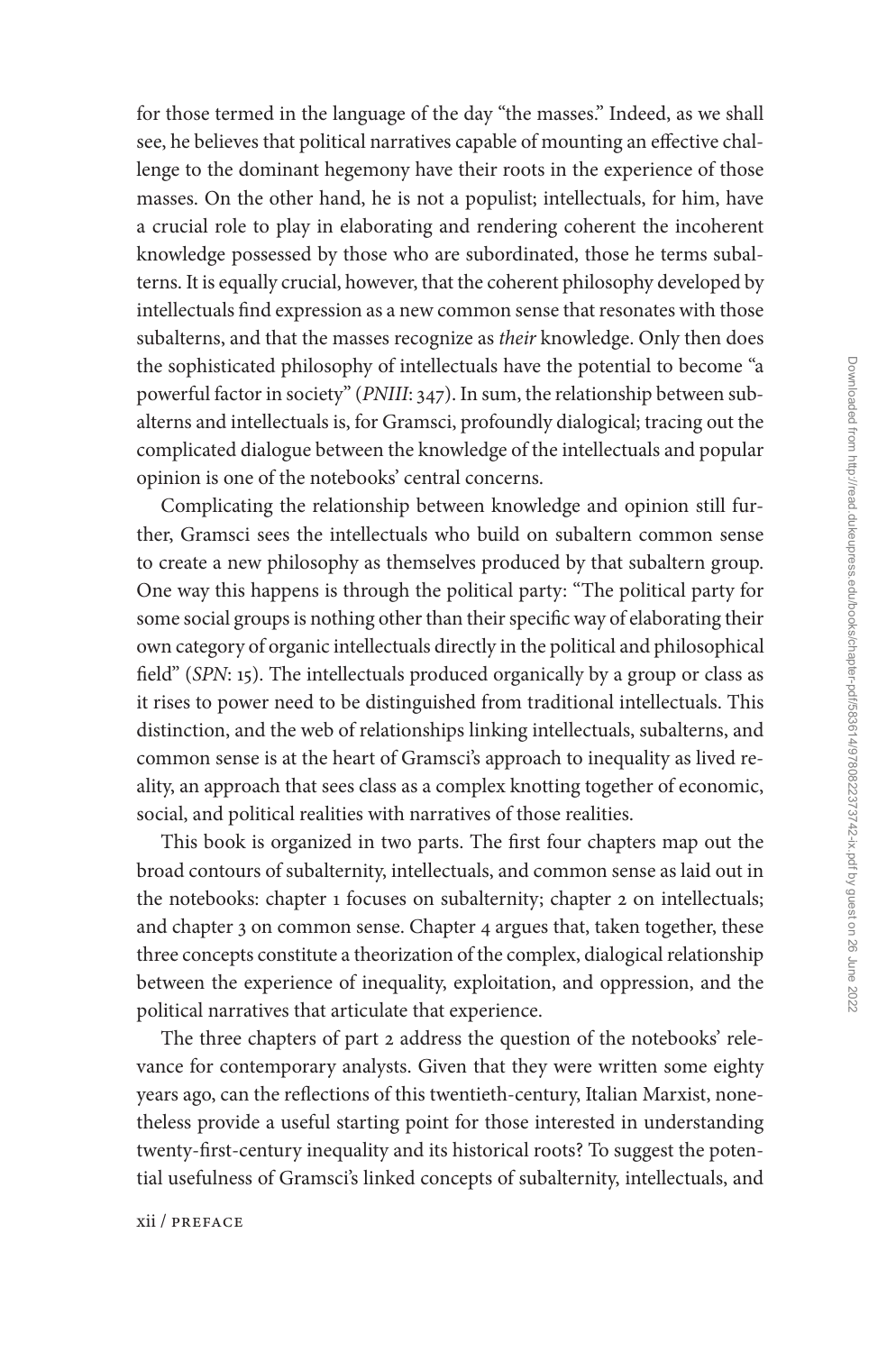common sense I have taken them to three different case studies, one historical and two contemporary. To help elucidate the often misunderstood concept of organic intellectuals, [chapter 5 t](#page--1-0)akes us back to eighteenth-century Scotland and a moment when a new bourgeois order, based on industrial capitalism, was beginning to emerge. The chapter focuses on Adam Smith, a thinker who would come to be seen as one of the first theorists of capitalism. What does this luminary of the Scottish Enlightenment look like if we go beyond his popular image and locate him in his historical context? Can we see him as a bourgeois, organic intellectual? I have chosen a historical rather than a contemporary figure as an example of an organic intellectual because it is only with the benefit of hindsight that we can definitively identify an emerging class's organic intellectuals. Within the flux of the contemporary moment, it is never certain which of the many existing currents of thought genuinely represent a new hegemony in gestation.

The case studies in [chapters 6](#page--1-0) an[d 7 t](#page--1-0)ake us from the eighteenth century to the present day, and from the concept of organic intellectuals to that of common sense. Each chapter looks at a political movement that could be seen as having attempted to popularize, or create, a particular common sense: [chapter](#page--1-0)  [6 f](#page--1-0)ocuses on the Tea Party, a movement from the political right, [chapter 7](#page--1-0) on Occupy Wall Street, an upswelling of discontent that brought together a range of activists from the left. The chapters explore the two movements' different forms of common sense. In the case of the Tea Party, this is a common sense with roots in a far-from-new capitalist narrative, one often seen as originating with Adam Smith. Occupy Wall Street, by contrast, was perhaps struggling toward a new configuration of common sense—one capable of capturing in a visceral way the feeling of many in twenty-first-century America that they are living in an economic system that benefits only the wealthy. The concluding chapter reflects on what the approach to class we find in Gramsci's notebooks has to offer readers in the twenty-first century, particularly those interested in addressing the gross inequalities of our contemporary, globalized world.

In the course of writing this book, I have benefited from discussions of Gramsci with many colleagues and friends. Joseph Buttigieg, Alessandro Carlucci, Marcus Green, Aisha Khan, Shirley Lindenbaum, Maureen Mackintosh, Mauro Pala, Frank Rosengarten, Steve Striffler, and Cosimo Zene all helped me think through the issues raised by the notebooks, and the value to be gained from reading them today. Two workshops at which I presented preliminary versions of some of my arguments helped me refine and sometimes rethink those arguments: the 2010 workshop organized by Cosimo Zene at soas, which brought together Gramsci's theorization of subalternity with